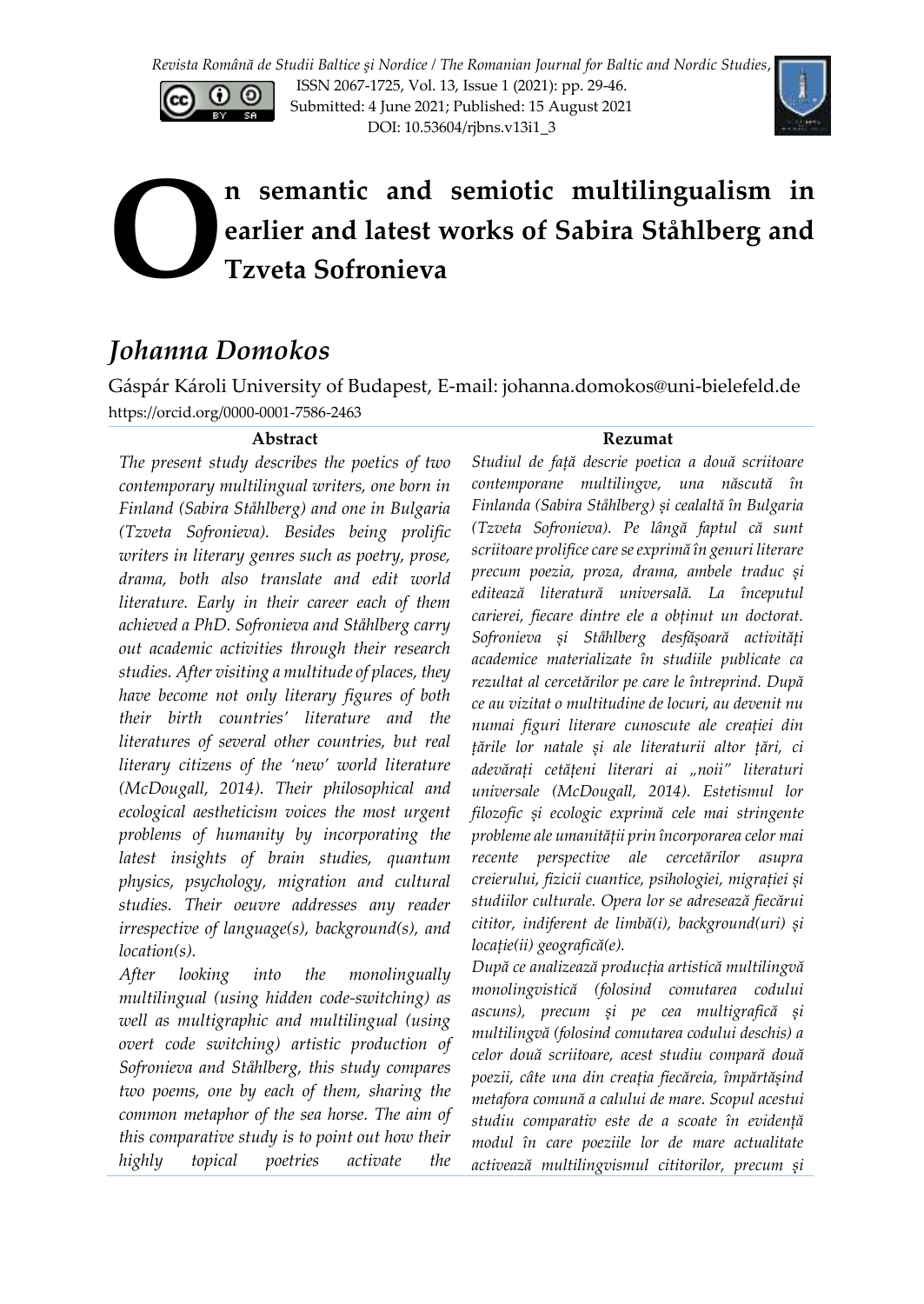*multilinguality of any reader, as well as how the linguistic, alphabetic code-switching and shifts of interpretation paradigms loosen formal and conceptual borders. By their act, the reader is empowered to take part in not only piecing together but creating a better 'new' world.*

*maniera în care schimbarea codurilor lingvistice, alfabetice și schimbările paradigmelor de interpretare slăbesc granițele formale și conceptuale. Prin actul lor, cititorul este împuternicit să ia parte nu numai la reunirea, ci și la crearea unei "noi" lumi mai bune.*

**Keywords**: multilingualism, code-switching, multiverse, zero code-switching (ZCS), 1st -5th degree code-switching (CS1-CS5), ecological literature, Anthropocene

**CC BY-SA License [\(https://creativecommons.org/licenses/by-sa/2.0](https://creativecommons.org/licenses/by-sa/2.0)**)

This paper has been presented at the Twelve International Conference on Baltic and Nordic Studies in Romania: ReThinking multiculturalism, multilingualism and cultural diplomacy in Scandinavia and the Baltic Sea Region, hosted by the Romanian Association for Baltic and Nordic Studies, May 27–28, 2021.

#### **Introduction**

The deconstructionists of the  $20<sup>th</sup>$  century have proven that concentrating on the level of the static linguistic meaning in our hermeneutic processes is an underlying ideal of Western culture. However, language is a much more multimodal undertaking, incorporating most of all the risk of continuous semantic and semiotic dissemination. The shift in meaning from context to context, the so-called **'difference and deferral of meaning'**  (Derrida, 1982, 5)**,** also gives a pleasure to puzzle things together in a new way. In this respect, writing and reading literature is a process of opening all the intuitive, cognitive and sensual sensors so that something otherwise not yet experienced may arise on the basis of something constantly merging. This study explores how reception of two visionary multilingual poetries can set the reader on a fascinating semiotic journey also because, as the thesis of this paper says: by this act the reader becomes empowered to envisage a better new world. Showing this, the present study departs from the sociological and positivist/biographical contextualization of multilingual literature, and via code-switching it offers an ecocritical linguistic approach.

#### **Literary path of Tzveta Sofronieva**

Since her childhood Tzveta Sofronieva has experimented with many languages such as Macedonian, Greek, English, Swedish, Finnish, Latin, or French besides her native Bulgarian. Nevertheless, she applied to study physics at the University of Sofia, from where she graduated in 1986. Her interest in the sociology and history of science became evident in her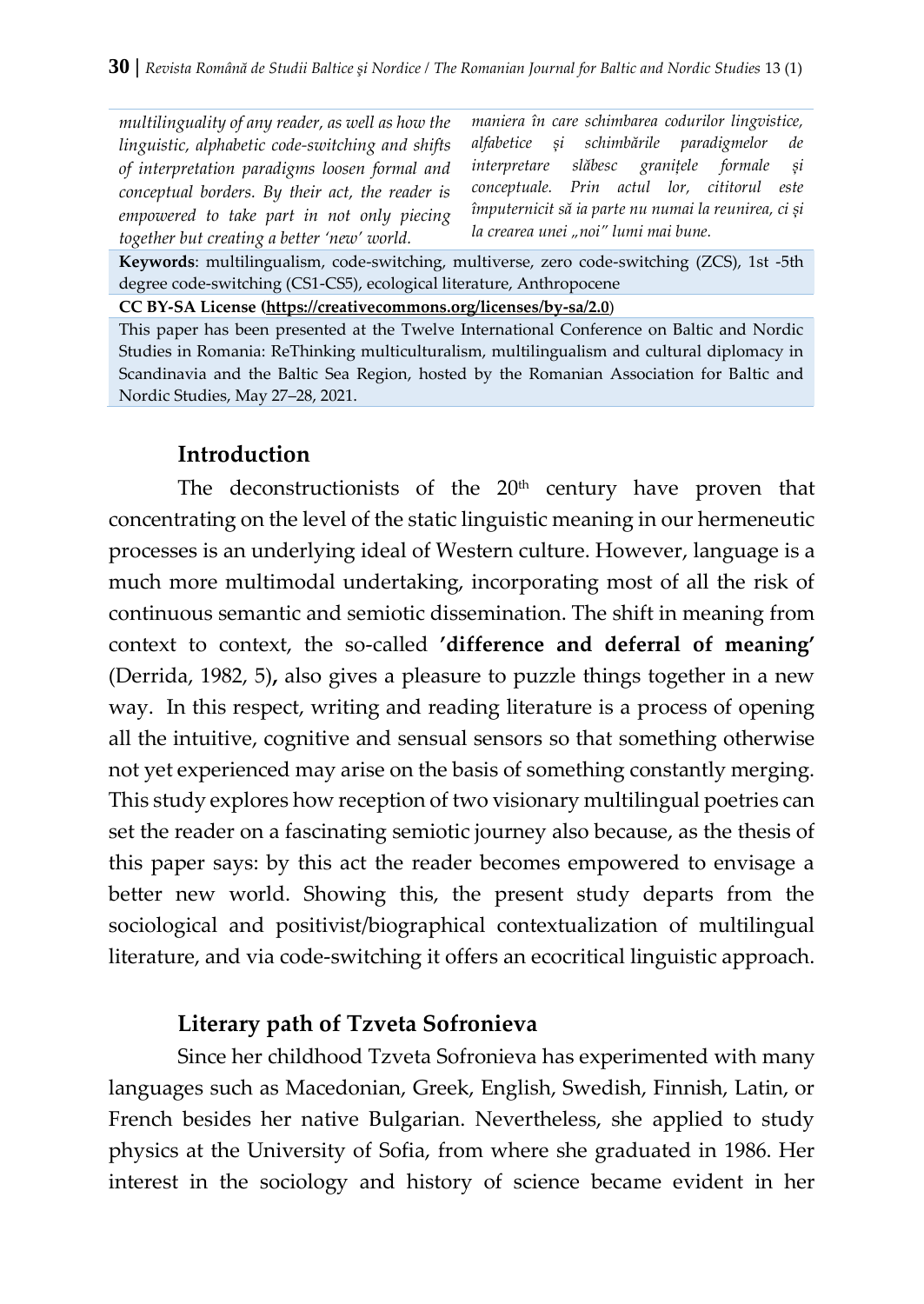dissertation, which she wrote about the creation of quantum mechanics as a discipline. She has published poetry, drama, essays in Bulgarian, English since the beginning of her twenties, and later in German, too. So far she has published nineteen volumes of poetry and prose. In these books there are various strategies of working with multilingualism. There are bilingual books, like the very first one in Bulgarian and English (*Chicago Blues*, 1992), and there are monolingually published volumes in Bulgarian, English and German, all working with hidden multilingualism. In the last decades, her multilanguaging has radically diversified itself. Let us just recall the 2017 volume, *Anthroposcene*<sup>1</sup> using German and English as matrix languages for the poems including a dozen of other languages. These codes include Arabic, Bulgarian, Catalan, English, French, German, Greek, Hungarian, Romanian, Spanish, or guitar chords, and musical notation. Besides being an innovative multilingual writer, Sofronieva --just as Ståhlberg -- paves the way for the literary reflection of such poetry. Her recently published selected volume entitled *Multiverse* (including poems written between 1981- 2020) introduces further poetic categories, like *clone poems* and *alterverses*<sup>2</sup> . Her works have so far been translated into more than twenty languages, including English, German, Finnish, Hungarian, French, Spanish, Japanese, Uzbek and Ukrainian. Beside her many edited and translated anthologies, Sofronieva is an excellent networker, bringing together poets from all around the world.

 $\overline{a}$ 

 $1$ <sup>1</sup> The book's title is the author's invention combining 'Anthropocene' and 'scene' referring to "a psychological state in which one is obsessed with fears and in order to escape from them, again believes to be the center of the universe and the purpose of the world's creation; this does not prevent from destroying more than creating. Provoked by anthropocentrism, an unscientific, religion and idealism related doctrine"—as the 8. poetic definition describes it (2020, 145).

<sup>2</sup> In the *Author's note* Sofronieva writes: "In this volume I include self-translations and other forms of my poetic. New versions are edited and slightly modified poems with the same original. Clones refer to the cell concept of the word as coming from the same gene but being fully different beings, as well as to the multiple existence of the same matter as a wave and particle in the manifestations of the same electron. Alterverse emerges when a strong diversion in the poetic theme occurs, together with a change in the observation and time dimension. The latter two forms can occur also in the monolingual work but in the multilinguality manifest more clearly. Creating them is not a self-translation: it is a process of giving birth to a different poetic world." (2020, 238)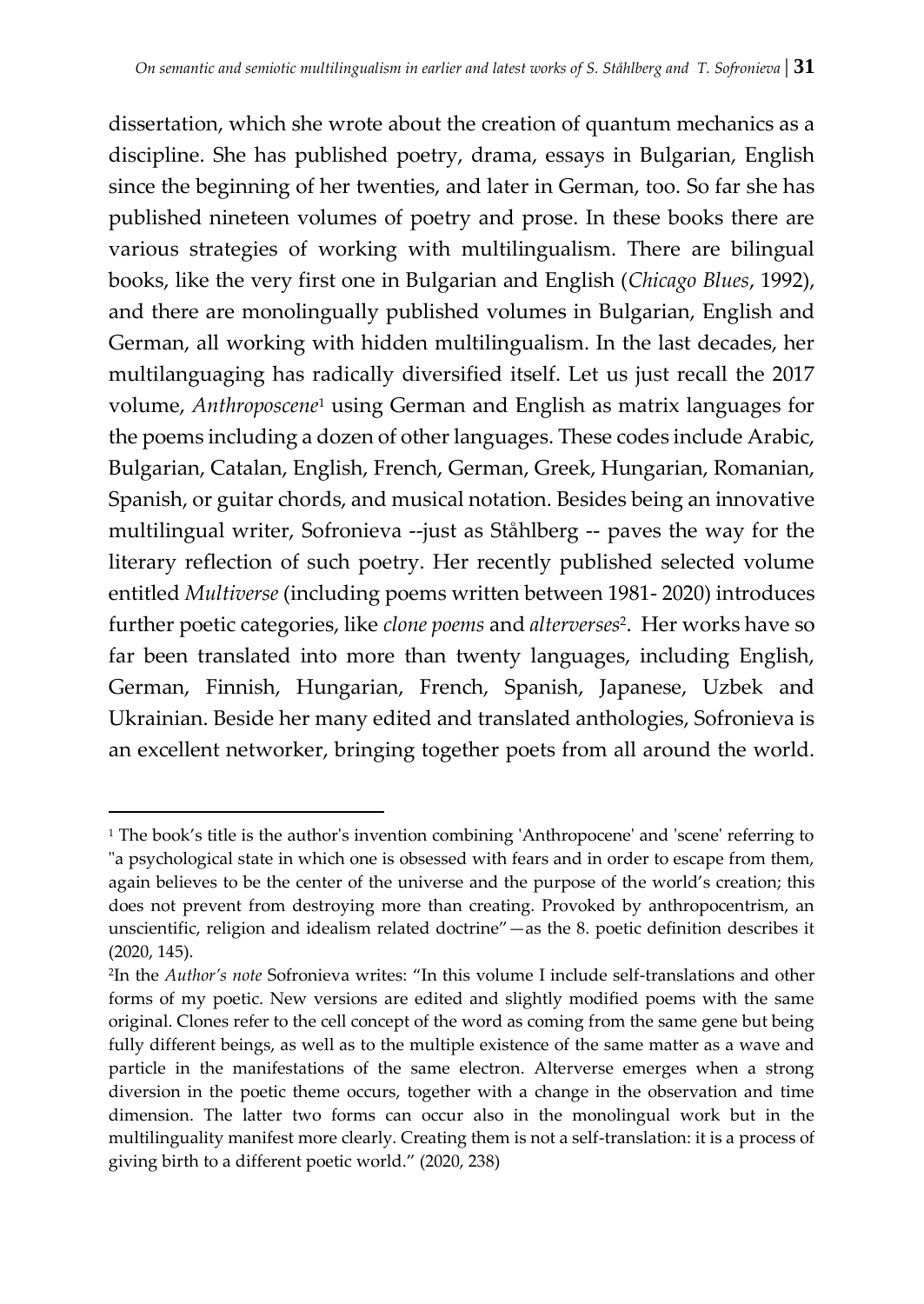For example, the *Verbotene Worte*(Forbidden Words) online literary platform, initiated by Sofronieva in the mid-1990s and built over several years, allowed nearly a hundred European and American authors to hear their thoughts on the subject. From the writings of this website, she selected pieces for the anthology of the same name, which was published in 2005. In 2010 she published with Manja Ristić the anthology entitled *119 Web Streaming Poetry* including works from the material of literary evenings and events broadcast on the web interface from 119 authors. However, Sofronieva carries out not only significant intercultural work among writers, publishers, literary intermediaries and audiences, but through her interdisciplinary work combines the insight of humanities and sciences (esp. multilingualism, ecology and physics). Her visual works (poetic installations) also demonstrate this productive intermingling. As the title of her latest volume suggests, Sofronieva's poetry offers a *multiverse* corresponding both to the aesthetic search in a multilingual poetry and to the advanced contemporary knowledge in the natural sciences seeing multiverse as a way of explaining the nature of existence. As George Ellis, quoted in the book, says: "the contemplation of the multiverse is an excellent opportunity to reflect on the nature of science and on the ultimate nature of existence: why we are here...." (2020, 201). This is the *ars poetica* of Sofronieva, and as we will see, of Ståhlberg as well.

### **Literary path of Sabira Ståhlberg**

In her recent handbook written to increase language awareness of multilingualism, and entitled *Multicolored language* (2020), Sabira Ståhlberg reflects on multilingualism in general and on her personal life in the following way:

Language is one of the main working tools for an author and a researcher. In both capacities and over many years I have followed the scientific development of such widely separate fields as languages and cultures, pedagogy, ophthalmology and brain research. Multiple languages have always existed in my world. I teach and study about several *multi*-topics, including *multilingualism*,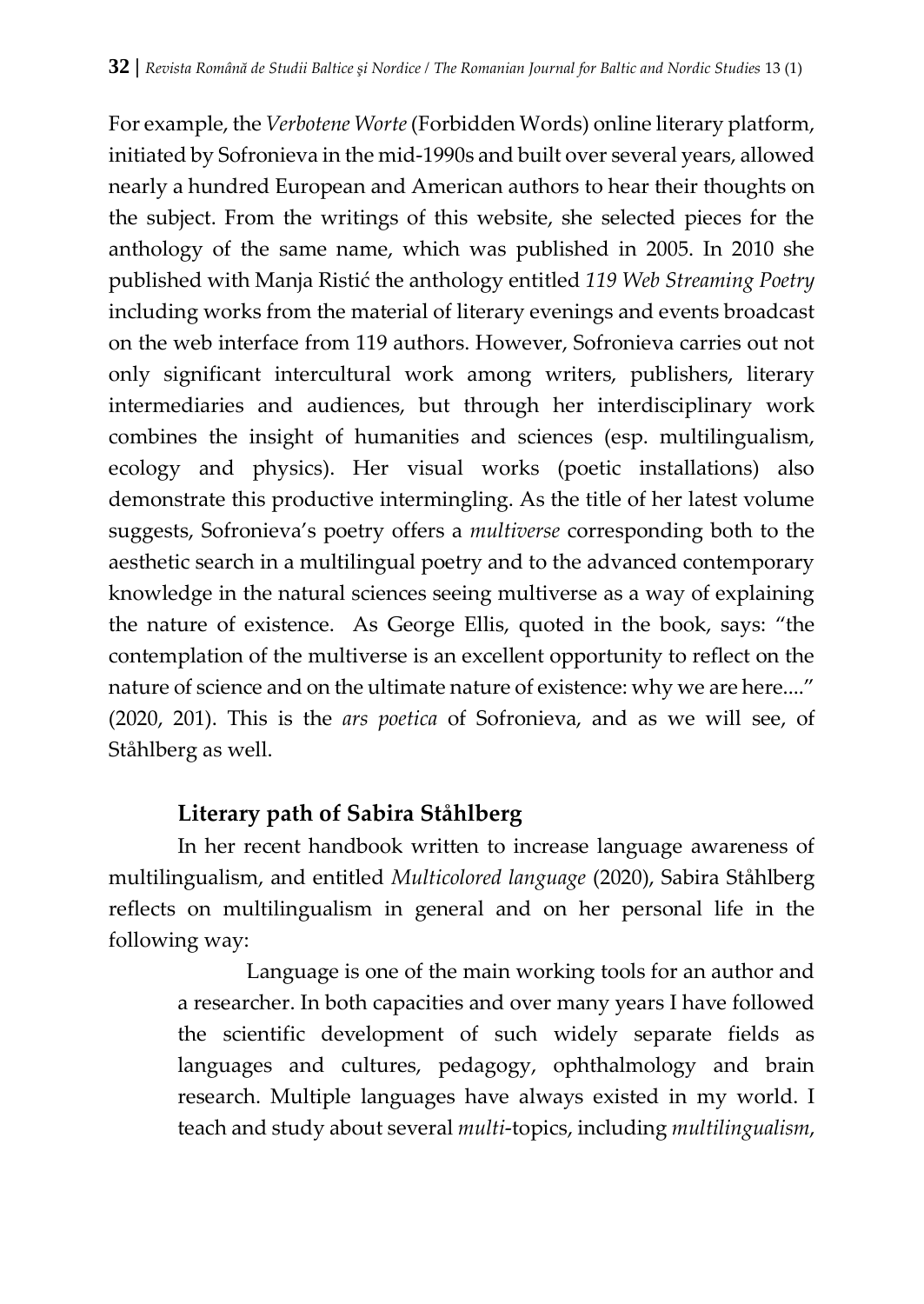*multiculturalism*, *creativity*, *integration* and *adaptation,* in various countries, in several languages and for all age groups. (2020, 4)

Sabira Ståhlberg is an independent researcher, academic, international traveler and creative writing teacher, but especially the most polyglot author of contemporary literature worldwide. Growing up in a multilingual surrounding that suppressed multilingualism and encouraged bullying, she became aware early of the missing dialogue between the two poles. Beside this never ceasing motivation of uncovering subaltern worlds, her literary works are strongly influenced by her academic interests in the sustainability of nature, endangered languages and world cultures. Her PhD dissertation analyzes the history of cultural, linguistic, social and economic exchange between China and Central Asia. The wide-ranging travels and periods spent living in different regions in Europe and Asia made her develop a special multilingual and stylistic aestheticism. Ståhlberg has written more than twenty Easy to Read books in several languages (such as her *Filip* series), and multilingual children's literature (*Hundväder på Svarta havet, Dog Weather on the Black Sea*, *Hundewetter auf dem Schwarzmeer*, *Koiran elämää Mustallamerellä*, 2014). Her 2015 poetry volume *Polyglotta Sabirica* (a volume published with German translations as *Polyglorica*, 2017) translanguages with more than 30 languages and several alphabets. These include English, German, Finnish, Swedish, Romanian, Hungarian, Bulgarian, Russian, Chinese, Japanese, Turkish, Tatar, Mongolian and other languages. Her works have so far been translated into a dozen languages, including English, German, Finnish, Hungarian, Serbian and Bulgarian.

Ståhlberg is a shaping figure for creating a democratic multicultural discourse in Scandinavia and the Balkans. Her work however has reached out to further areas, like Germany and Hungary. The debut novel written both in Swedish and Finnish (*Molnvandraren*, *Pilvivaeltaja*, 2006) reflects on intercultural relationships among Mishar Tatar, Finnish, Swedish, Russian, Chinese and several minorities, as well as interreligious relationships between Christians, Muslims, Buddhists, atheists and others, and manifests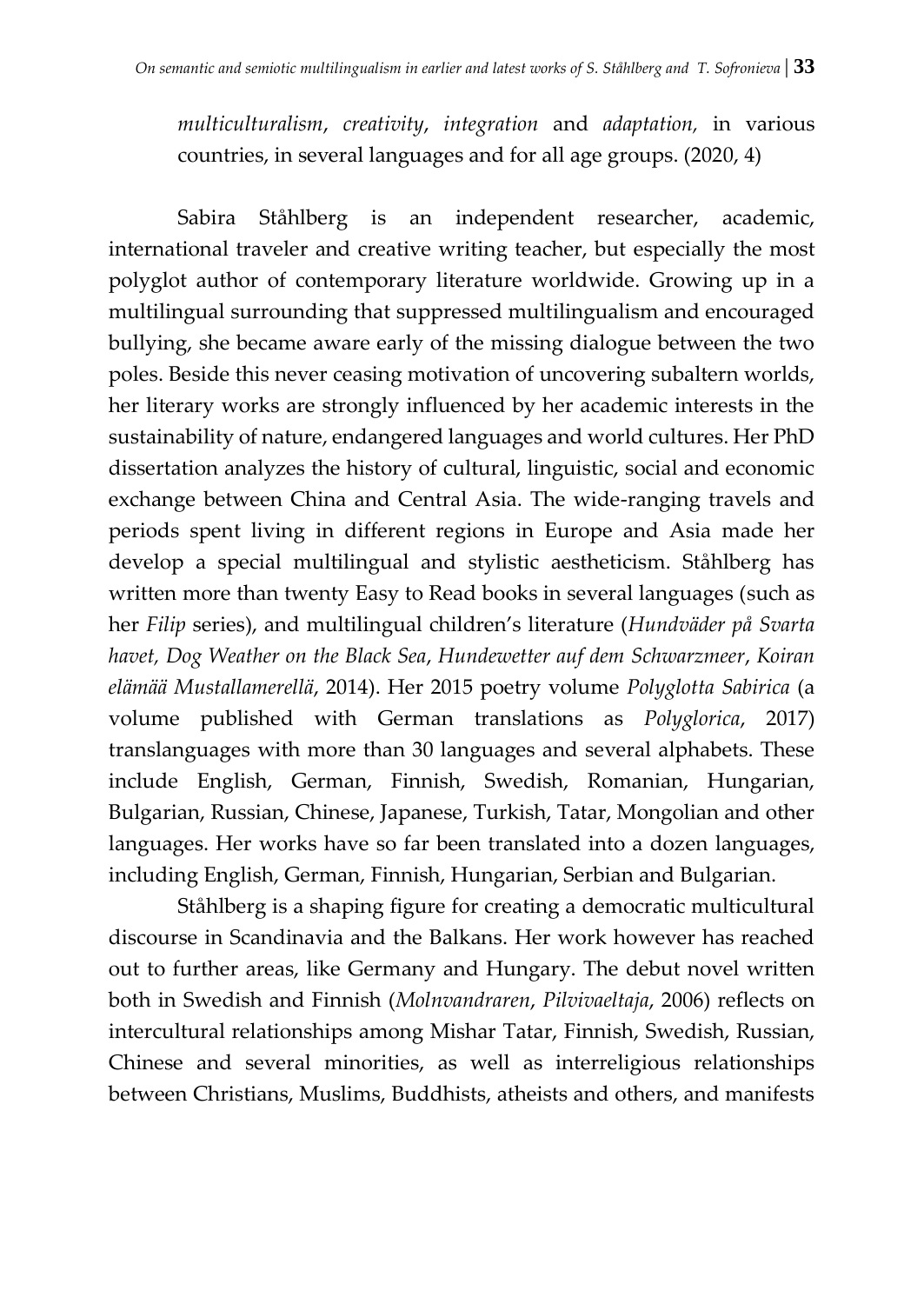a narrative based on zero-degree code-switching<sup>3</sup>. Put in other words: using only stylistic devices of the language of the novel the author manages to give the impression of language challenges of the figures in the fiction. Through stylistic heteroglossing, the multilingual soundscapes of the fictional reality with its variety of linguistic encounters are given back isolingually. Both Ståhlberg and Sofronieva were largely using this technique of multilingualism coded into a monolingual narration in their earlier works, while their later works manifest more radical experimentation. Below we will give an example from each of the discussed authors.

### **An example of zero code-switching by Ståhlberg**

As mentioned above, Ståhlberg's youth novel *Molnvandraren / Pilvivaeltaja* (Cloud Wanderer) was written both in Swedish and Finnish (2006). In 2014 it was translated into German and Bulgarian, and a year before partly into Hungarian (2013). The novel has been recently turned into English by the author herself (in print). The major character, Altan, wanders through the world like clouds in the sky. Altan is considered to be different by the bullying Finnish children surrounding her. Therefore, she decides to look for a place where she can be peacefully herself. Along her path only the Burtas (in fact Tatar) grandfather supports her. When Altan follows in the footsteps of his eventful life, the adventurous journey takes her far east to the great Idel (Volga) River, where the grandfather originally came from. Without switching back and forth between the codes of the obviously matrix and embedded languages, the polyglot narrator by continuous hidden translation enables the reader to follow the multilingual reality of Altan without any linguistic challenge.

 $\overline{a}$ 

<sup>&</sup>lt;sup>3</sup> Sociolinguists and linguists of multiple language acquisition have proposed several concepts for multilingual linguistic production, such as "integration" (Haugen 1953), "language interlanding" (Agheyisi 1977), "code mixing" (Bokamba 1988), or more recently "translanguaging" (Garcia & Wei 2014) and "polylanguaging" (Jørgensen et al. 2011), multilingualism (Doris Summer, 2004) or postmonolingual condition (Yasemin Yildiz, 2012). However, code-switching, coined by the linguists Myers-Scotton and Ury in 1977, is presently still the most frequently used term when everyday and literary text production is analyzed. Since this study looks to its material through the linguistic lens, code-switching proves to be a suitable theoretical framework.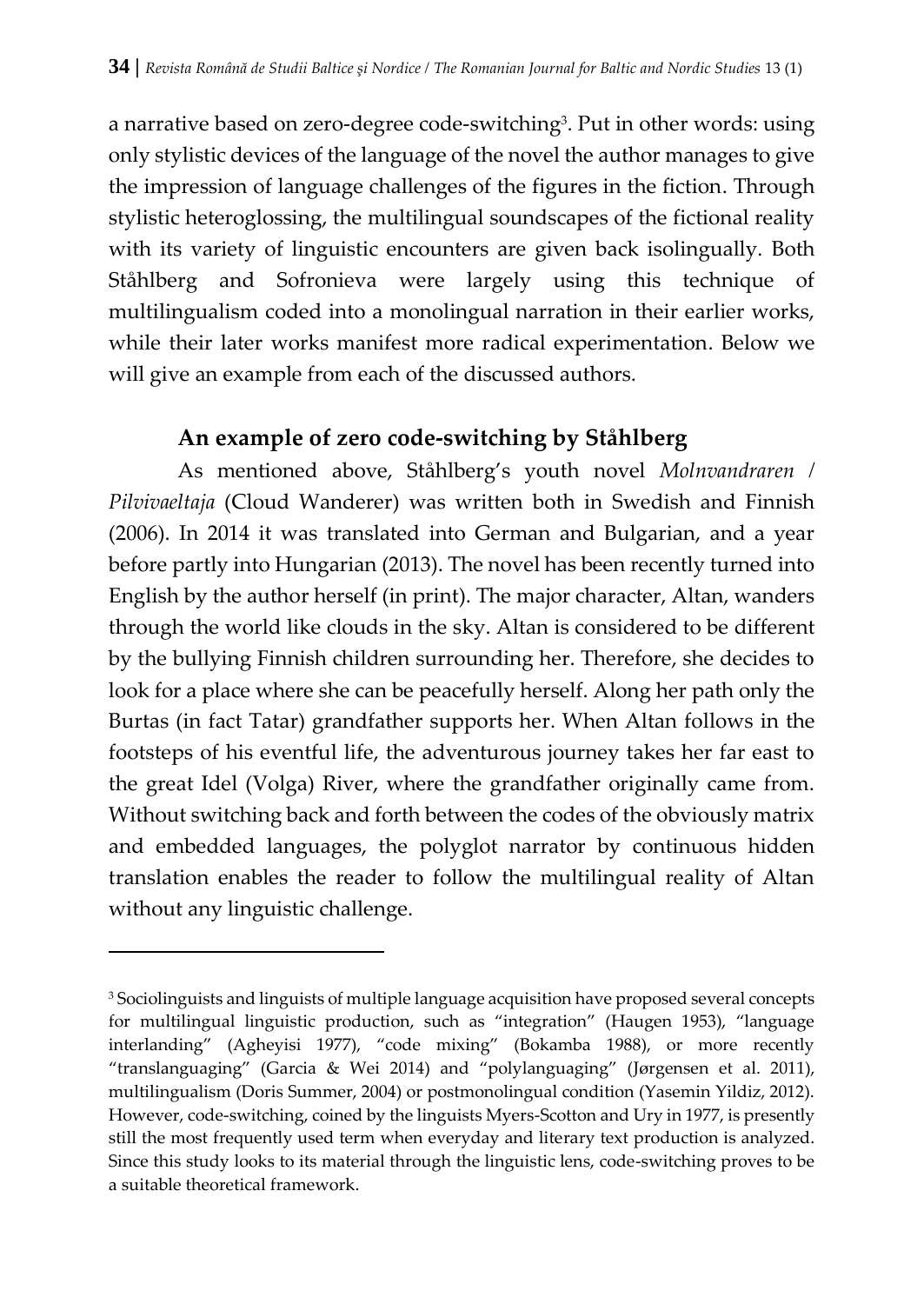This narratorial technique supports the reception process of the addressed audience (that of the Finnish or Swedish reader), and at the same time it gives back the communicatory attitude of the multilingual major character, who relates easily to all those languages. The writer indeed marvelously manages to manifest the linguistic biographies of the minoritarian and majoritarian characters. Altan is multilingual since her early age. She is not at all aware of the code-switching she does, just only after she gets older, when she realizes that in order to resolve her traumatic experiences, she has to tell her story. In their everyday study, grandfather Balban Oras uses the Finnish or Swedish words and grammar with the accent of a foreigner. However, when he speaks to his Burtas family in his mother tongue, the omniscient monolingual narrator does not show his linguistic strangeness. In this way the impression of a native speaker is created. The Burtas all speak a more flowery language, but at the same time they address the person more directly without, however, insulting her. Furthermore, when Balban Oras relates stories of the oral tradition from his childhood, the narrator switches to archaic idioms and specific metaphors of a traditional life not known by the Finnish or Swedish characters of the story, nor by the Finnish or Swedish readers of the book.

#### **An example of zero code-switching by Sofronieva**

In her poem *Journey to the West* published first in her English-Bulgarian debut volume *Chicago blues* (1992) and most recently in *Multiverse* (2020), Sofronieva starts with describing how it feels entering a new language, hearing a foreign word. In the opening line *A word in an unknown language*, the specific word is, however, not mentioned; the word is presented through a zero code-switching only as a form, which must make sense, must have meaning, however we do not know what. In the second unit of the poem starting with the line *Learning all languages*, the lyrical "I" goes to the wellspring of language, to its most basic unit, the phoneme. This is the mostly shared component between all languages, while morphemes, lexica and syntax become more and more specific. This investigation goes so far that the lyrical "I" declares: *I am a word.* Twenty years later, in the German publication of this poem in *Landschaft, Ufer* the poem is cut here, symbolizing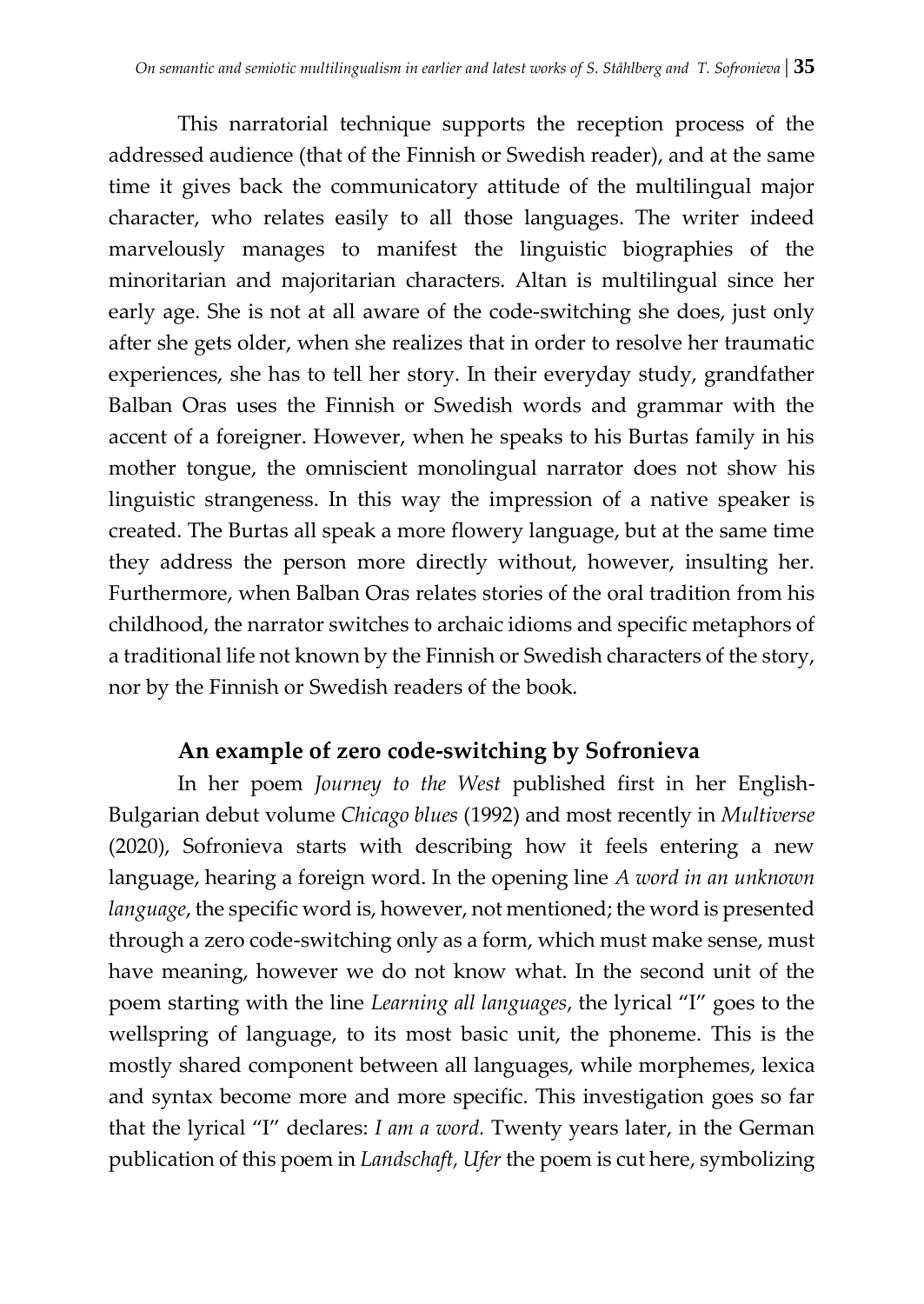that the author has reached the shore, and now she is safe and can rest (2013, 47). The English original goes on with the next line: *I am already acquainted with it. It is foreign*. Not only are the perspectives changed, but the reality of physical communication itself turns into a total linguistic universe, again reporting the experience in zero code-switching. This CS modality remains throughout the closing line of the poem, where, at last, meaning suddenly starts to come back to its alienated form.

#### *Journey to the West*

for Margaret Atwood A word in an unknown language. I know there must be sense, must be a meaning. It's probably marginal. Maybe a preposition or a noun. Either used often or too strange for the ear. Learning all languages I listen attentively to the springs of their speech. I follow the air in the circles of the vowels coming to me from the mouths of people close to me and far away; search for a language in which I am a word. I am already acquainted with it. It's foreign. I have no idea about its syntax and morphology. Even after studying the grammar for a long time, I do not appear in the right place in the sentence. Foreign in my own language, too, in the Bulgarian spoken on the streets of Sofia and used in my mom's letters.

What a funny accident--right now,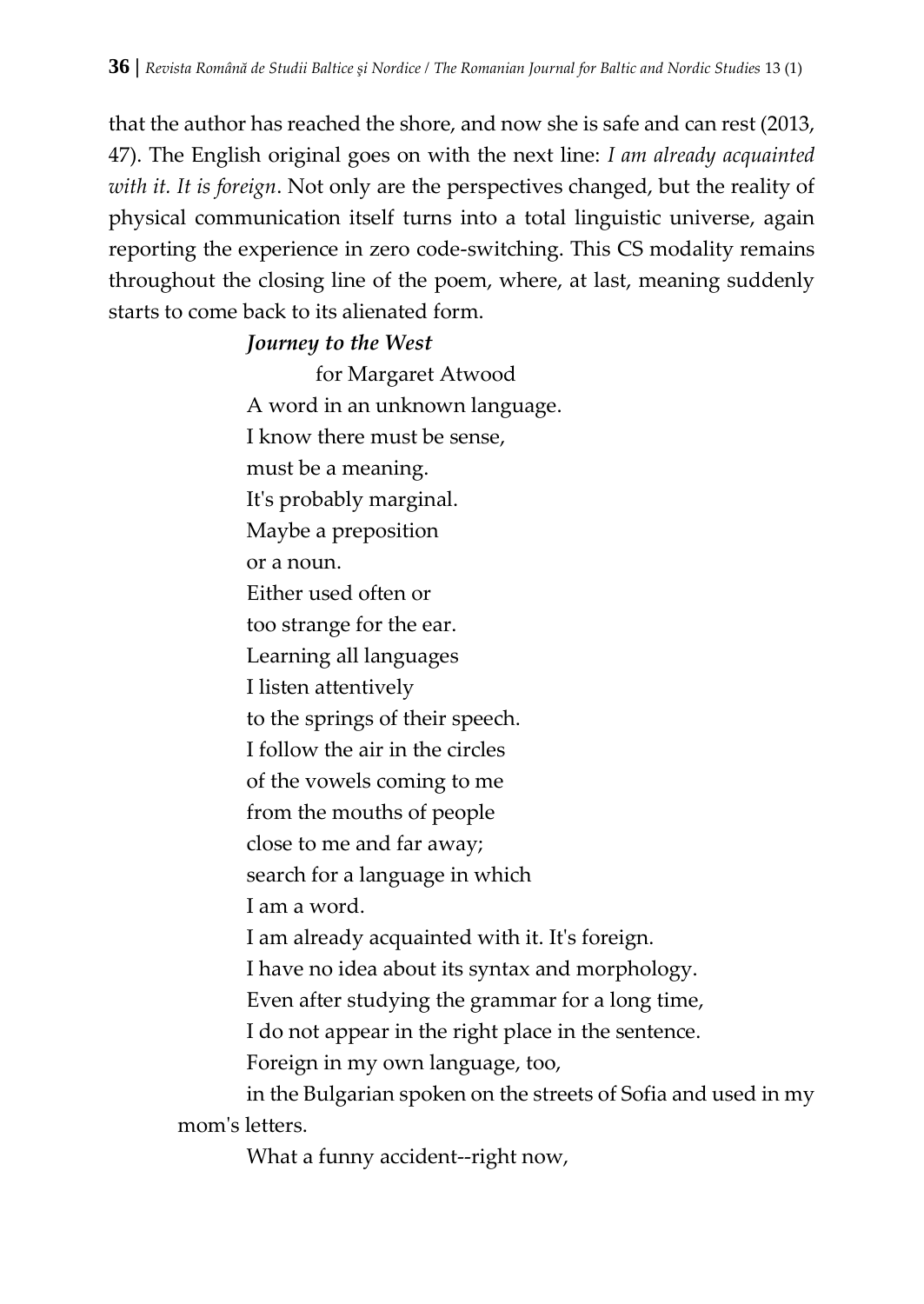history sits at my parents' tea table. In Bulgaria words slowly acquire their old meanings.

## **Explicit multilingualism**

After exemplifying zero code-switching in the youth novel by Ståhlberg and in an early poem of Sofronieva, this study engages in exemplifying other types of overt code-switching in their literary works. Using the sociolinguistic concepts of intra- and inter-sentential codeswitching (proposed by Myers-Scotton and Ury in 1977) as well as the terms of the matrix and embedded languages (proposed by Myers-Scotton in 1993), several other types of literary code-switching can be defined. The degree of thematic, stylistic, and formal code-switching allows us to scale the multilingual methodologies of literary texts from covert/hidden (ZCS) to overt/open manifestations (CS1-CS5). In the latter case of overt literary multilingualism, the following types can be distinguished<del>'</del>:

- the use of a few foreign words in the sentences of the text (intrasententional CS, i.e. *1 st degree CS / CS1*)

- the use of sentences in another language in the text (intersententional CS, i.e. *2 nd degree CS / CS2*)

- the use of a high number of embedded syntactic units in a text (blurring the border of matrix and embedded languages, i.e. *3 rd degree CS / CS3*)

- the use of a high number of diverse lexical and morphological units in a sentence (lexico-morphologic translingualism, i.e. *4 th degree CS / CS4*), and finally,

- the complete disappearance not only of the matrix language, but also of understandable words (homophonic translingualism, i.e. *5 th degree CS / CS5*).

Below we will shortly analyze a poetic work using manifest CS techniques from each of the authors.

<sup>4</sup> See the classification with examples in Domokos 2020, 47.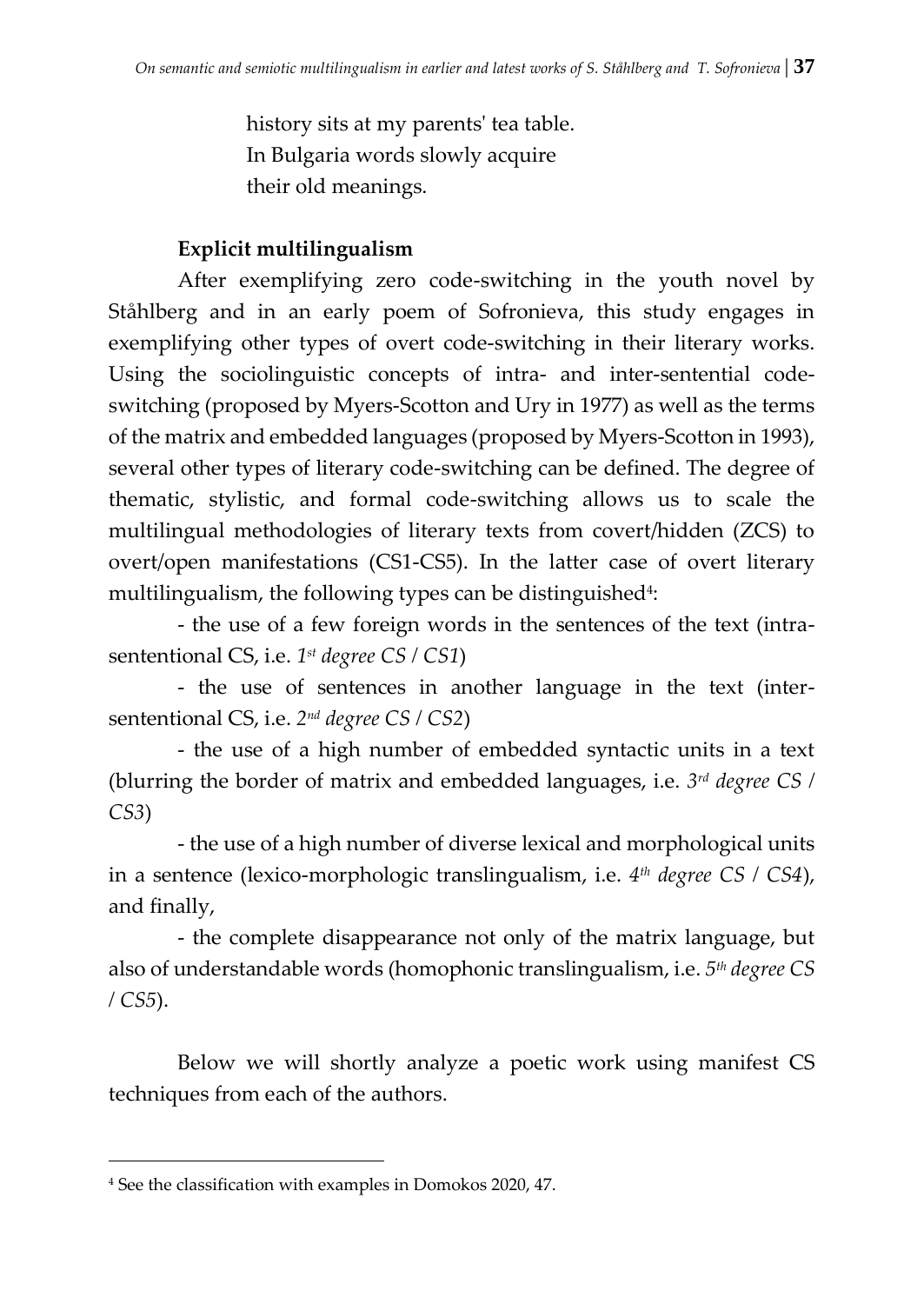#### *Sea horses* **in CS2 and CS4**

In their multilingual poetries Sofronieva and Ståhlberg use all of these CS techniques; however, our next examples, the poem *The beginning and end of a metaphor* by Sofronieva and *Sea horse* by Ståhlberg, incorporate mainly CS2 and CS4, namely intersentential code-switching in the first case and lexico-morphologic translingualism in the second. However, the abundance of reflexive thoughts, the multifaceted perspectivation of actions, the developed, clear, courageous, poetic moments of these works show the effect of these apparently simple techniques. Including multilingual elements in the literary work is not as easy as it may seem. Both authors have had several disputes with their editors. About Ståhlberg's challenges in publishing her novel using a much more heteroglossing style and 1<sup>st</sup> and 2<sup>nd</sup> degree CS, I have written in an earlier study (Domokos, 2018).

Regarding Sofronieva's case, the publishing history of the poem below gives us on opportunity to reflect on multilingualism edited out from the original manuscript. In the table below I place two versions side by side. On the left side the recently published version can be seen (from *Multiverse*, p. 90), on the right side the longer version from the manuscript including further linguistic triplets and duplets. During the editing processes, the multilingualism of the poem was radically reduced by cutting out the two French triplets (*Hue, hue, hippocampe! /Précipiter. /Souffle.<sup>5</sup> and Ah, vous diraije…/ Le début et la fin. / La confiance dans la journée*<sup>6</sup> ) as well as the Japanese triplet (using the logographic Chinese characters, *kanji*, along with the syllabic writing system, *kana*). The multilingual triplet with mythological reference to the Nereids, the female spirits of the sea waters, as well as the atmospheric references to polar light, solar wind, and the ozone along the reference to the special horse breed (*Precipitation bred, fake horses, /nereids, electron precipitation, / aurorae, Ozon im Meer*) were also cut out. By this reduction, the poem loses a big part of its field of associations and underestimates the reader's ability to cope with more complex challenges. Indeed, the book publication culture of modernism has long conditioned the reader to monolingual texts. However, the poem included in the trilingual

 $\overline{a}$ 

<sup>5</sup> Hue, hue, sea horse! /Precipitate. /Breath.

<sup>6</sup> Ah, I will tell you ... / The beginning and the end. / Confidence during the day.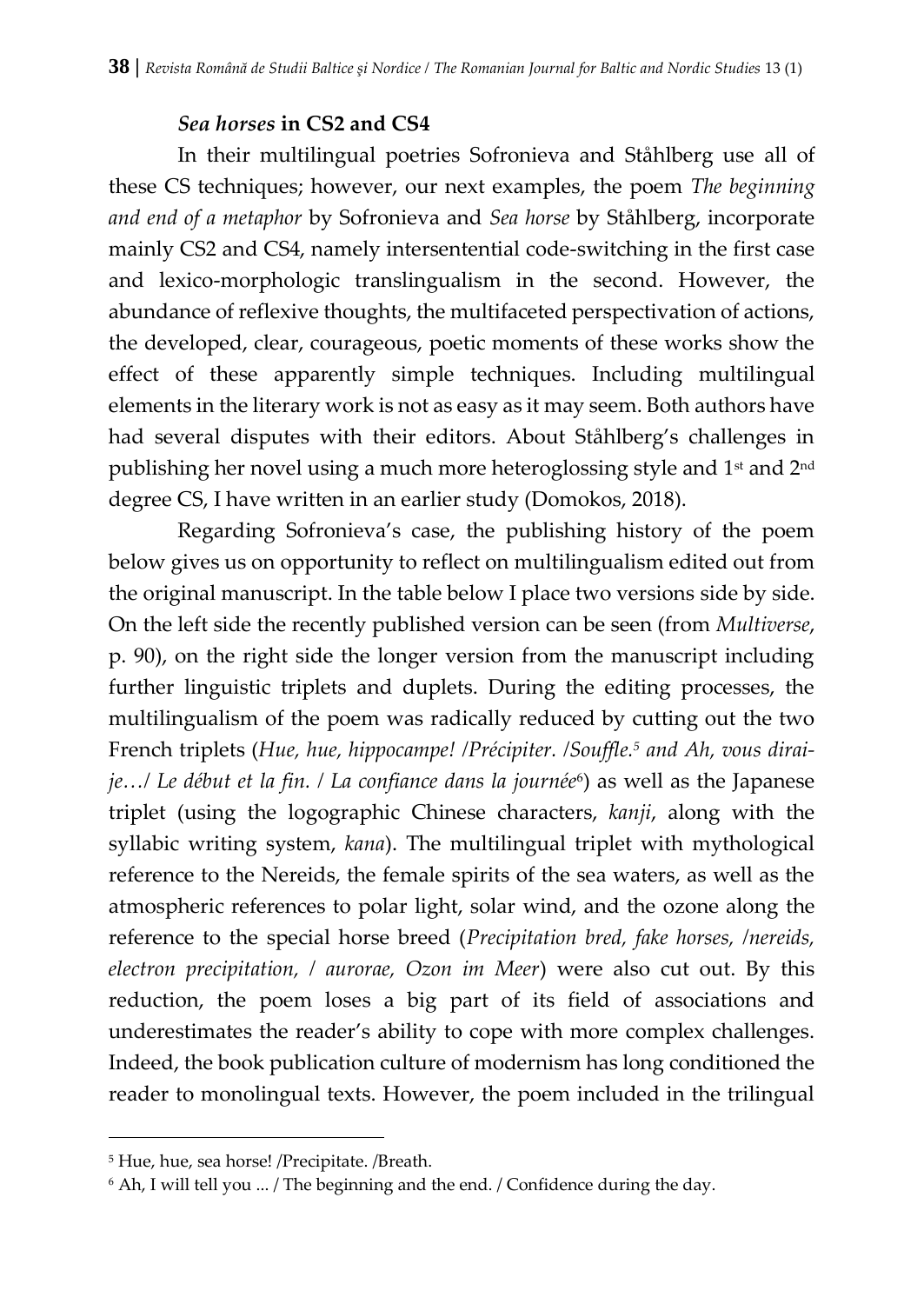version, of Bulgarian, English and German, also offers a beautiful ride to the source of the language, a ride that is propelled by the idiomatic English reference. The ancient English proverb that has been in use since the 12<sup>th</sup> century, says "You can lead a horse to water, but you can't make it drink". In this idiom the horse is used as a metaphor for a creature that is strong and obstinate, as humans can be, and water as a metaphor for something that is necessary for survival (just as language is for the poet).

## **The Beginning and the End of the Metaphor**

| Вдишай<br>Вдишай<br>доверие в деня. [Bg]<br>доверие в деня.<br>Giddy up, dragonfly!<br>Giddy up, dragonfly!<br><b>Breathe</b><br><b>Breathe</b><br>confidence from the day.<br>confidence from the day. [Eng]<br>Giddy up, my horse!<br>Giddy up, my horse!<br>I can take you to the water to drink<br>I can take you to the water<br>to drink myself. [Eng]<br>myself.<br>Giddy up, water horse!<br>Giddy up, water horse!<br>Breathe! All my words<br>Breathe! All my words<br>I take from the horse's mouth.<br>I take straight from the horse's<br>mouth. [Eng]<br>Giddy up, hippocampus!<br>Hue, hue, hippocampe!<br>Précipiter.<br>Breathe, brain!<br>Souffle. [Fr]<br>Hüh, Seepferdchen!<br>Precipitation bred, fake horses,<br>nereids, electron precipitation,<br>Atme | Дий, водно конче! | Дий, водно конче! |
|---------------------------------------------------------------------------------------------------------------------------------------------------------------------------------------------------------------------------------------------------------------------------------------------------------------------------------------------------------------------------------------------------------------------------------------------------------------------------------------------------------------------------------------------------------------------------------------------------------------------------------------------------------------------------------------------------------------------------------------------------------------------------------|-------------------|-------------------|
|                                                                                                                                                                                                                                                                                                                                                                                                                                                                                                                                                                                                                                                                                                                                                                                 |                   |                   |
|                                                                                                                                                                                                                                                                                                                                                                                                                                                                                                                                                                                                                                                                                                                                                                                 |                   |                   |
|                                                                                                                                                                                                                                                                                                                                                                                                                                                                                                                                                                                                                                                                                                                                                                                 |                   |                   |
|                                                                                                                                                                                                                                                                                                                                                                                                                                                                                                                                                                                                                                                                                                                                                                                 |                   |                   |
|                                                                                                                                                                                                                                                                                                                                                                                                                                                                                                                                                                                                                                                                                                                                                                                 |                   |                   |
|                                                                                                                                                                                                                                                                                                                                                                                                                                                                                                                                                                                                                                                                                                                                                                                 |                   |                   |
|                                                                                                                                                                                                                                                                                                                                                                                                                                                                                                                                                                                                                                                                                                                                                                                 |                   |                   |
|                                                                                                                                                                                                                                                                                                                                                                                                                                                                                                                                                                                                                                                                                                                                                                                 |                   |                   |
|                                                                                                                                                                                                                                                                                                                                                                                                                                                                                                                                                                                                                                                                                                                                                                                 |                   |                   |
|                                                                                                                                                                                                                                                                                                                                                                                                                                                                                                                                                                                                                                                                                                                                                                                 |                   |                   |
|                                                                                                                                                                                                                                                                                                                                                                                                                                                                                                                                                                                                                                                                                                                                                                                 |                   |                   |
|                                                                                                                                                                                                                                                                                                                                                                                                                                                                                                                                                                                                                                                                                                                                                                                 |                   |                   |
|                                                                                                                                                                                                                                                                                                                                                                                                                                                                                                                                                                                                                                                                                                                                                                                 |                   |                   |
|                                                                                                                                                                                                                                                                                                                                                                                                                                                                                                                                                                                                                                                                                                                                                                                 |                   |                   |
|                                                                                                                                                                                                                                                                                                                                                                                                                                                                                                                                                                                                                                                                                                                                                                                 |                   |                   |
|                                                                                                                                                                                                                                                                                                                                                                                                                                                                                                                                                                                                                                                                                                                                                                                 |                   |                   |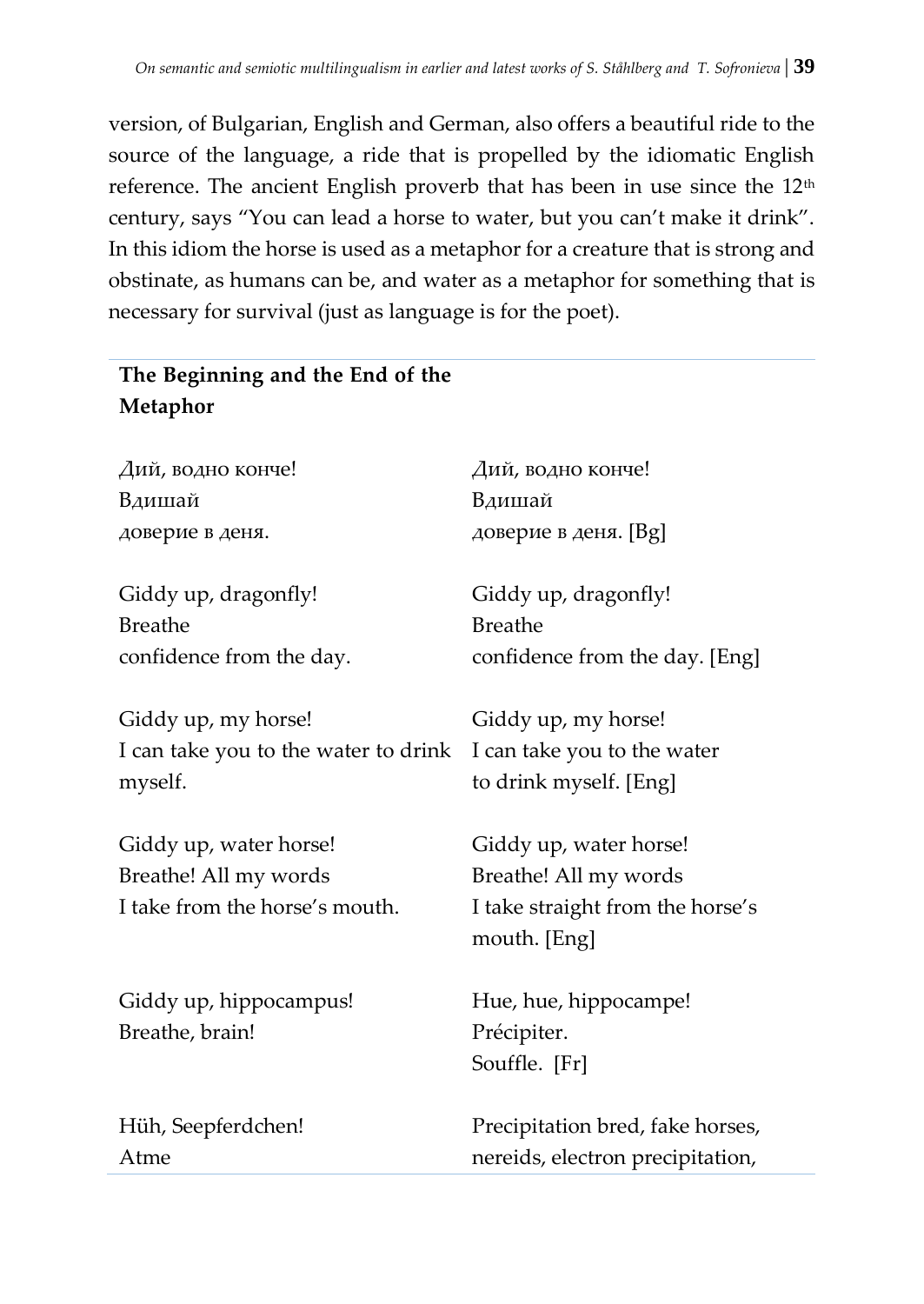| Vertrauen in den Tag.    | aurorae, Ozon im Meer. [Mix]       |
|--------------------------|------------------------------------|
| Giddy up, sea horse!     | Giddy up, hippocampi!              |
| <b>Breathe</b>           | Geh, Hirn!                         |
| confidence into the day. | Breathe, brain! [Eng, Germ]        |
| (Multiverse, p. 90)      | Ah, vous dirai-je                  |
|                          | Le début et la fin.                |
|                          | La confiance dans la journée. [Fr] |
|                          | $[]$ apanese]                      |
|                          | Hüh, Seepferdchen!                 |
|                          | Atme                               |
|                          | Vertrauen in den Tag. [Germ]       |
|                          | Giddy up, sea horse!               |
|                          | <b>Breathe</b>                     |
|                          | confidence into the day. [Eng]     |

In the *Author's Note* of her latest book, *Multiverse, new and selected poems*, Sofronieva writes about this poem:

'The Beginning and the End of the Metaphor' is the third poem I wrote with this title. In the other-verses in German I use the word *Seepferdchen* (English: sea horse) and in Bulgarian *водно конче* (in English: "water horse" if we take the two separate words but as a whole meaning the translation is "dragon fly"). In my first language the poem comes from the joy of breathing from the crisp air while riding a dragon fly over the water, but if you ride a sea horse you need to learn a new way of breathing, don't you? Going back to the space time of my English, a second learned language in my early childhood, the new poem is referring to the source and to the place of memory acquirement in the brain.' (2020, 246)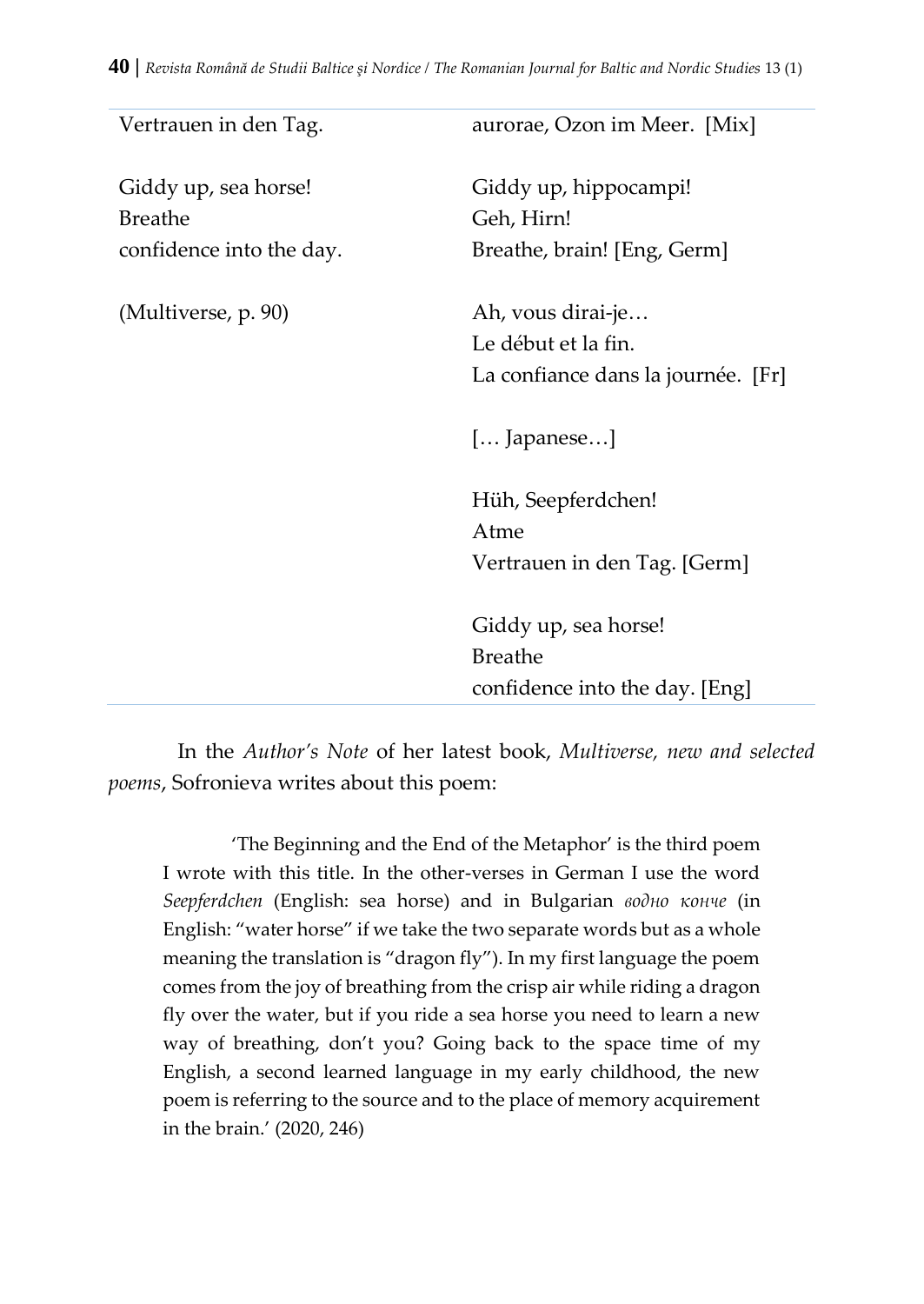The same challenge is required when Sofronieva meets, as she often calls it: *my adoptive and fifth learned language, German*. Going back to the hippocampus (a word coming via Latin from Greek ἱππόκαμπος, 'sea horse' to English), to that major component of the brain that is responsible for turning short term memory into long term memory, the lyrical "I" needs to master new ways of existence, like breathing in a completely new way. And by working poetically with languages the lyrical "I" manages this, for the poem itself proves this at the end.

By picking up a theme in one language and altering it a little bit by each further linguistic step, Sofronieva's multilingual poem uses the compositional technique of minimalism. In contrast, the poem *Sea horse* by Ståhlberg uses a more dynamic code-switching. Incorporating multigraphic and multilingual word elements from 17 languages in an English matrix language, the visual poem takes us to Southeast Asian waters.

Ståhlberg's most recent poetry book entitled *Wan Sun* (2021) uses a Chinese-English composite word pun, which is explained throughout several poems, and translanguages with far more than 30 languages and more than a dozen alphabets, playing also with fonts and graphic text. This volume of Ståhlberg's offers itself the most to be compared with Sofronieva's 2017 volume of *Anthroposzene* published in Germany and included as a further enlarged cycle named *Anthroposcene* in her 2020 volume published in the US. In their volumes, both authors heavily criticize the exploitive attitude of man towards nature and human resources.

#### **Sea horse**

Syngnathidae sea monster ἱππόκαμπος crustaceans shrimp இறால் larval fish iwak invertebrates no stomach eat 吃constantly seaweed coral anchor สาหร่ายทะเล batu karang hô mỏ neo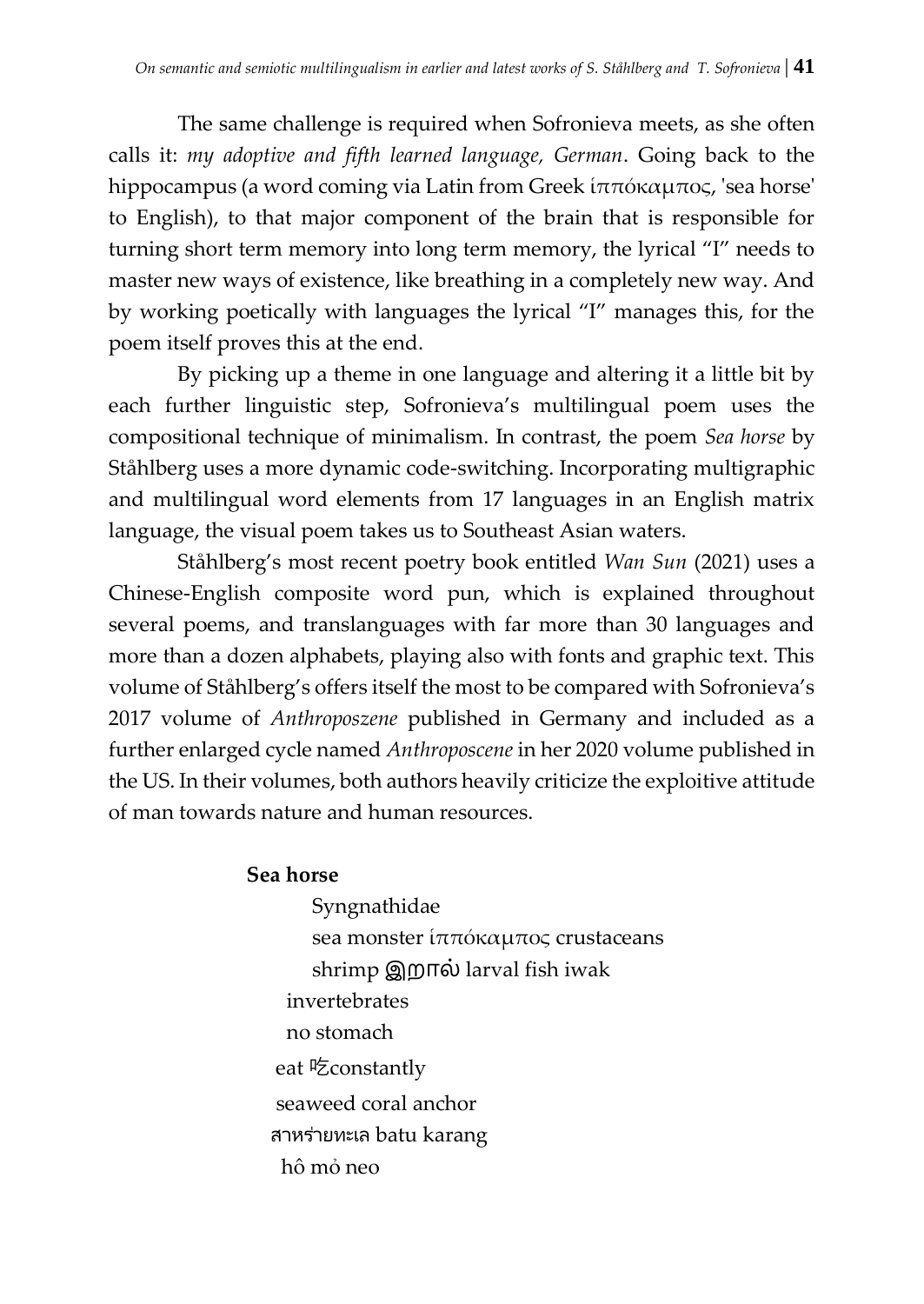camouflage overfishing overfiske habitat destruction Ødeleggelse traditional Chinese medicine中药 plastico fantastico catastrophico Endangered Terancam punah インポテンシー impotence 食物 food pain 고통 Nature? aquarium Alam sold in kg is there the end of 終わり

The volume *Wan Sun* has five cycles, those of *Earth*, *Air*, *Water*, *Fire and Void*, and includes an author's note of interpretive key words at the end. The visual poem *Sea Horse* is part of the third cycle, *Water*, a cycle reflecting ecological challenges of water life. All languages except Latin, Greek and macaronic are spoken in countries where sea horses are fished, consumed as food, or used for medicine. In this respect, the matrix language of English, referring to English-speaking areas, is no different from the others. As a reader knowing some English can figure it out already, the poem tells about the biology and behavior of sea horses, ecological threats and the human use of them. As we know, several sea horse species are already extinct, and the rest are seriously endangered. Inserting the identifiers of language, the poem can be given back in the following way:

> Syngnathidae [Latin] sea monster ἱππόκαμπος [Greek] crustaceans shrimp இறால் [Tamil] larval fish iwak [Javanese] invertebrates no stomach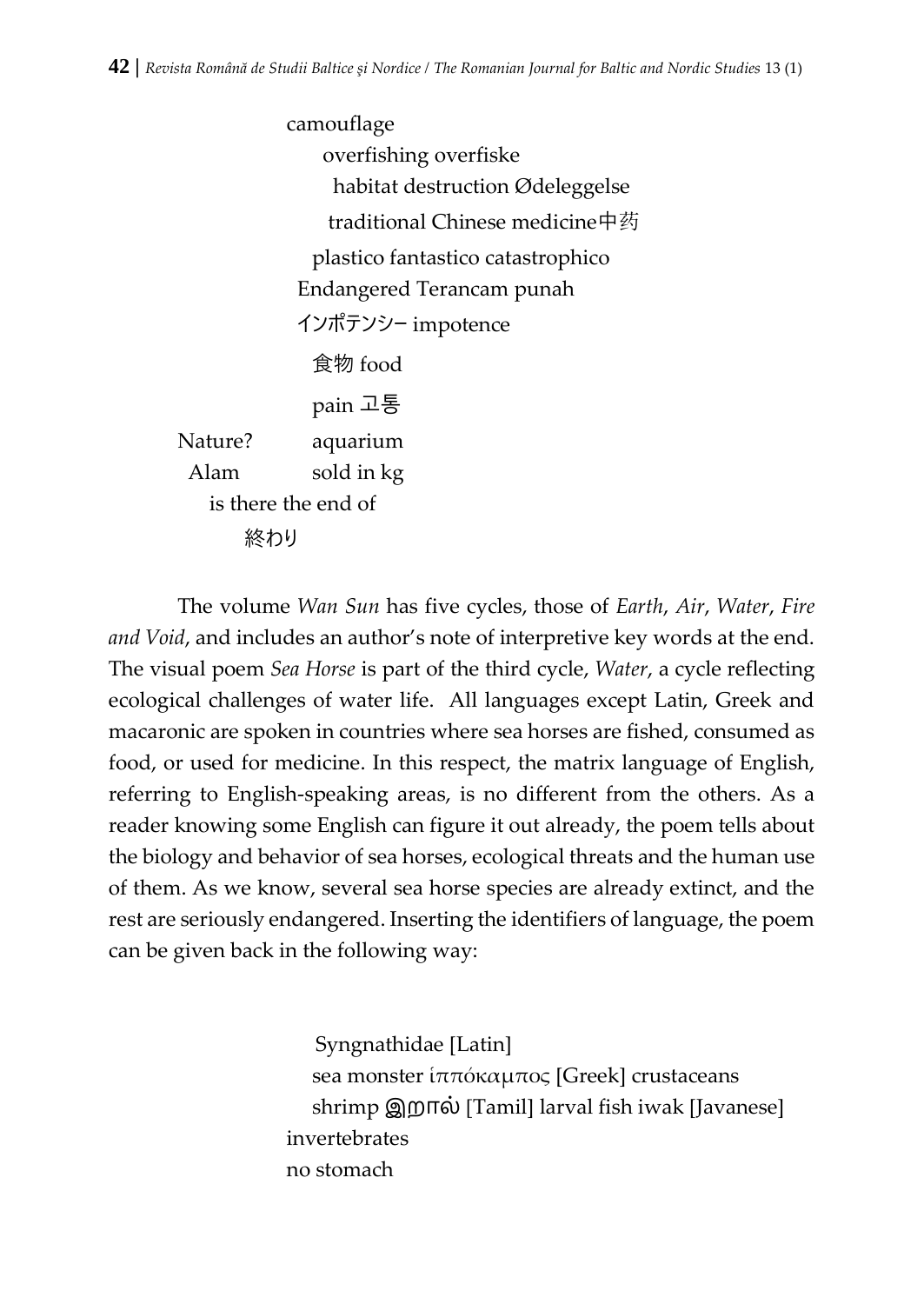eat 吃 [Chinese] constantly seaweed coral anchor สาหร่ายทะเล [Thai] batu karang [Malay] hô mỏ neo [Vietnamese] camouflage overfishing overfiske [Norwegian] habitat destruction Ødeleggelse [Norwegian] traditional Chinese medicine中药 [Chinese] plastico fantastico catastrophico [macaronic] Endangered Terancam punah [Indonesian] インポテンシー [Japanese] impotence 食物 [Chinese] food pain 고통 [Korean] Nature? aquarium Alam [Filipino] sold in kg is there the end of

終わり [Japanese]

The inserted square brackets uncover the linguistic background of the word, which – as we mentioned before – localizes the endangerment by overfishing of sea horse species. Let us hope, that research and breeding aquaria established to assist repopulation of the oceans with many sea horse species will succeed in some way. The last four lines of the poem verbalize not only the endangerment of the sea horses, but an end on a much larger scale, that of the nature. The form of the tail, turned backwards instead of curling to the front as it is natural with live sea horses, also conveys a message about the exploitation of sea horses.

Bringing the two poems together, we come to the conclusion that the beginning and the end of a simple metaphor can lead not only to human suffering but to natural disasters. As we see, it is the human that plays a major role in the present apocalypse. Mapping the biological, geographical, social and literary context of this circumstance, these poems reveal that codeswitching reveals linguistic, cultural and biological barriers, de-automates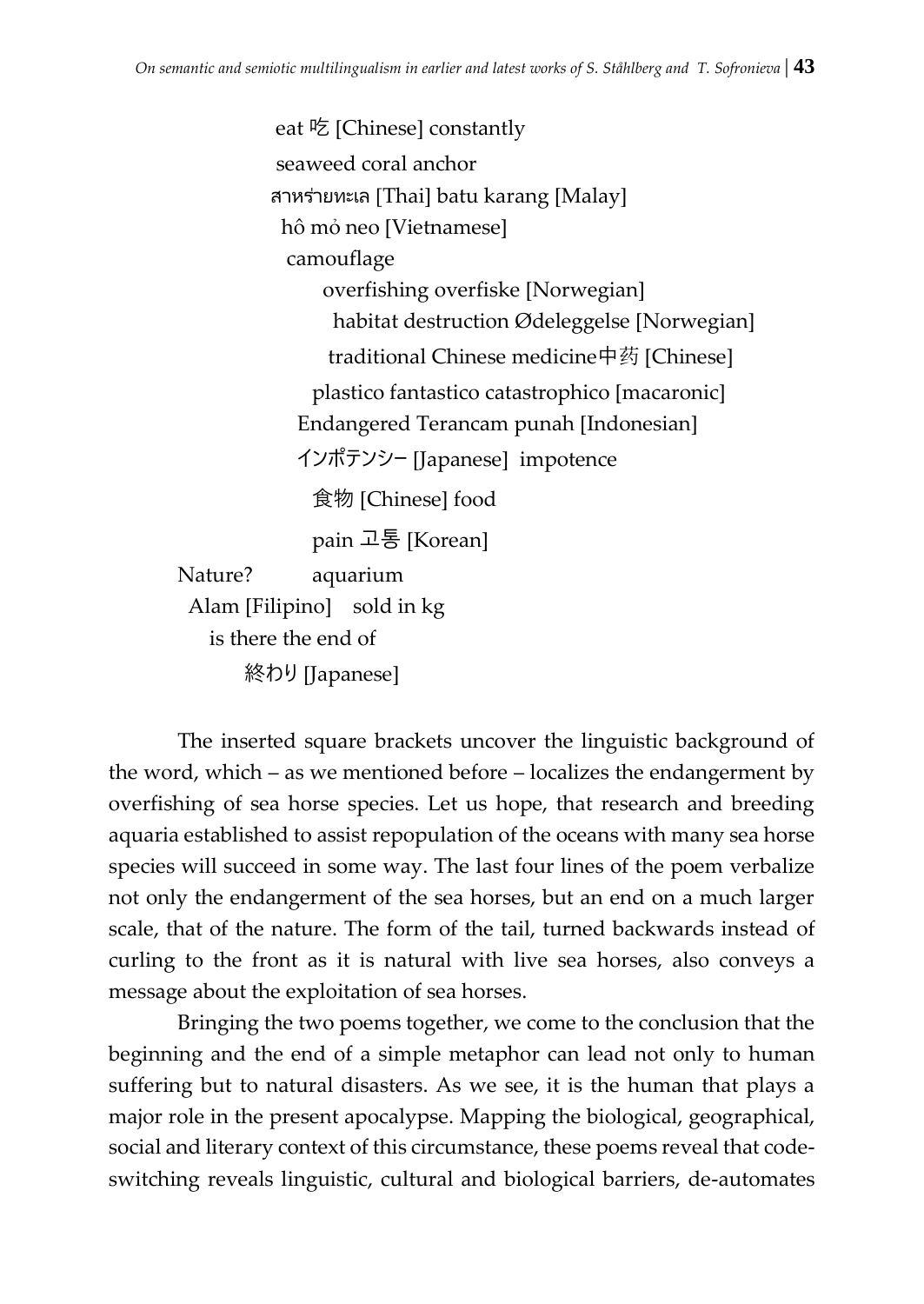semantic production, addresses the appropriation of linguistic, aesthetic, cultural and ecological diversity. All these manage to stage alterity efficiently.

### **Conclusions**

This study employed concepts from linguistics and literary theories (code-switching, deconstruction) in order to contribute to the reception of multilingualism in contemporary literature, as well as to enhance the methodology of literary code-switching. Crucially, however, the degrees of code-switching outlined above are not only applicable to the analyzed authors. By employing this analytical framework in many other cases, we can gain further proof of how strongly literary code-switching underlines the materiality of language, alphabets, and grammar, thus gaining new insights into the connections between the verbal, the poetic, and the world around us.

The so-called 'new' world literature is distinguished not only by its preponderance of code-switching material, but also by the fact that codeswitching and translingualism are used deliberately and programmatically, and are systematically accompanied by poetic reflections. The recent increasing number of instances of multilingualism/code-switching in literature urges linguistics, literature, and cultural studies to develop new analytic tools to better understand this versatile phenomenon in all its structural, aesthetic, and functional complexity.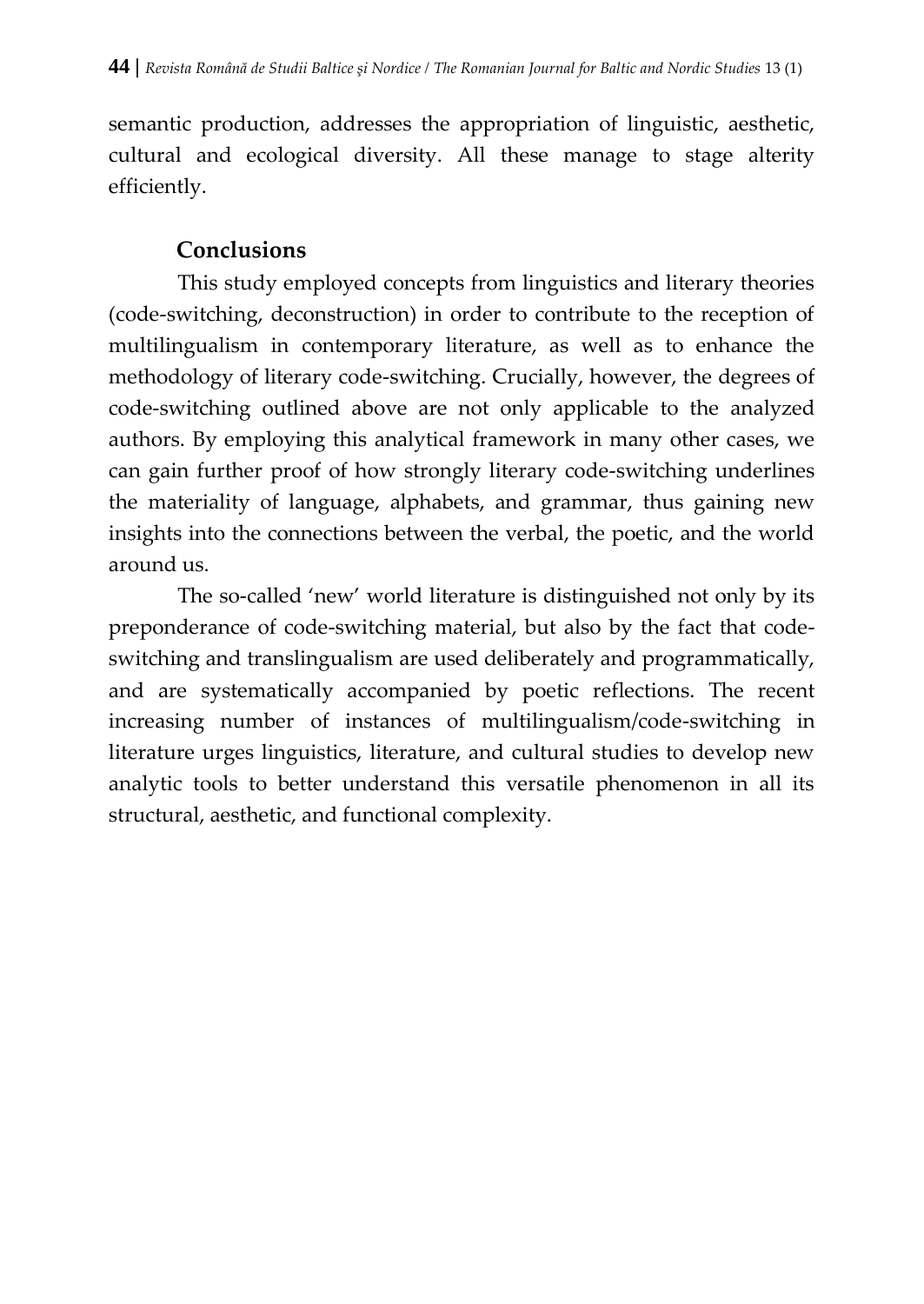### **References:**

- Derrida, Jaques. "Différance". *Margins of Philosophy*, trans. Alan Bass (Chicago & London: Chicago University Press, 1982.
- Domokos, Johanna. Multilingualism in Suomen kirjallisuus (Finnish literature). In Johanna Domokos, Johanna Laakso (eds). *Multilingualism and multiculturalism in Uralic literatures*, Lit Verlag, Münster. 2020, 43-65.
- Myers-Scotton, C. *Social motivations for codeswitching. Evidence from Africa.* Oxford: Clarendon Press. 1993.
- McDougall, Russell. The 'New' World Literature: A Review Essay. *Transnational Literature* Vol. 6 no. 2, May 2014. http://fhrc.flinders.edu.au/transnational/home.html (June 4, 2021)
- Sommer, Doris. *Bilingual Aesthetics: A New Sentimental Education*. Durham, NC: Duke University Press, 2004.
- Sofronieva, Tzveta. *Multiverse: New and Selected Poems*. English translations and originals by the poet and with translations by Chantal Wright. Edited by Jennifer Kwon Dobbs. Buffalo, New York: White Pine Press, 2020.
- \_\_\_.*Reflections in a Well*. Bulgarisch und Englisch. With Rumiana Ebert. London: Paekakariki Press, 2019.
- \_\_\_.*Прегърнати от мълата*. Sofia: fo, 2018.
- \_\_\_.*Anthroposzene*. German, English, translingual. Bielefeld: Hochroth, 2017.
- \_\_\_.*selected affordable studio apartments*. Deutsch, Englisch, Französisch, Bulgarisch. Berlin: Hochroth, 2015.
- \_\_\_.*Landschaften, Ufer*. Edition Lyrik Kabinett. München: Hanser, 2013.
- \_\_\_.*La Solitute de L'Abeille/ Die Einsamkeit der Biene*. French and German. French transl. by Jean Portante. Paris: Éditions L'Oreille du Loup, 2013.
- \_\_\_.*A Hand full of Water / Eine Hand voll Wasser*. English and German. English transl. By Chantal Wright. Buffalo, New York: White Pine Press, 2012.
- \_\_\_.*Viadukte.* Poetic art book. Nürnberg: ICHverlag Häfner & Häfner, 2010.
- \_\_\_.*Drei Frauen*. German, Finnish, Bulgarian. With Sabine Kleinert and Orvokki Vääriskoski. Leipzig: Engelsdorfer Verlag, 2009.